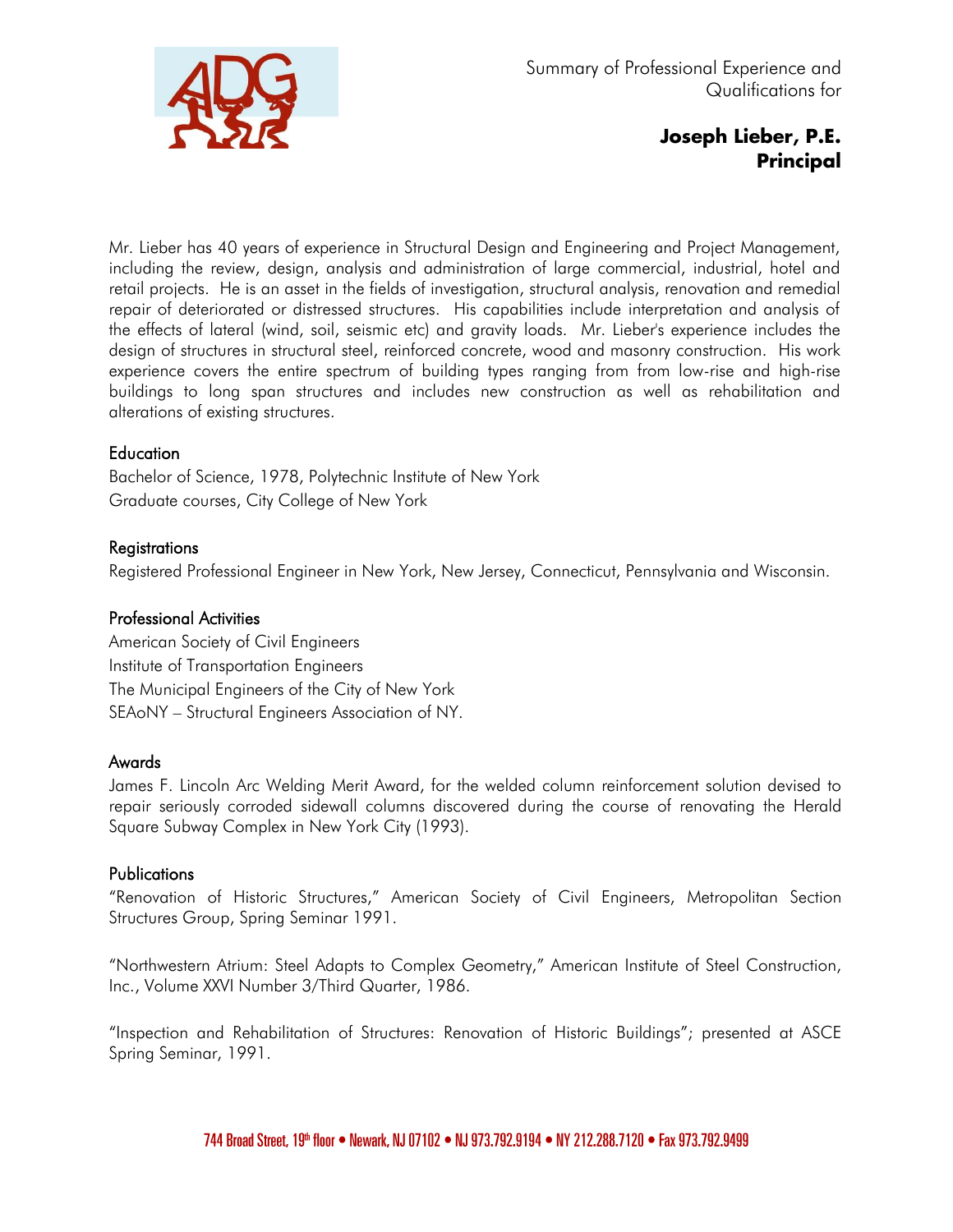"Restoration of 280 Broadway – Rebirth of the Marble alace" – The municipal Engineers Journal Vol 83 Issue 11/11 1996.

# Representative Project Experience

#### Renovation Projects

'Top of the Rock' Observation Deck at Rockefeller Center, New York, New York. ADG provided structural design and engineering services for the redevelopment of the Observation Deck at Rockefeller Center, which allowed the reopening of the viewing terraces at 30 Rockefeller Plaza. This project consisted of multi-phase renovations throughout the historic 70-story building at 30 Rockefeller Center. These included extending four elevators by raising their motors two floors and re-supporting eight existing elevators in place while reworking their supports. New escalators were installed to provide access the roof and an elevator bulkhead was extended to allow an additional fifth elevator to be raised. Structural supports were provided for nine foot high cantilevered glass panels around the perimeter of each of three rooftop terraces. Mechanical and electrical equipment was relocated throughout the space. A new three-story atrium was created at the Concourse, extending to the Mezzanine level. The atrium features a curved floating stair and two shuttle elevators. The project also required demolition and reconstruction of a 10,000 gallon water tank and new dunnage support framing.



The Marble Palace, New York, New York. An extensive renovation and historic restoration of A. T. Stewart's landmark Marble Palace at 280 Broadway was undertaken for the New York City Department of General Services. Work included creation of a Galleria, extensive underpinning, reconstruction of sidewalk vaults and reconstruction of historic roof framing. A downtown New York City landmark, historic renovation of this 150 year

old structure began in 1987. The project was central to the city's efforts to revitalize its civic center and downtown business district and after restoration, 280 Broadway helped to stimulate tourism and promote private enterprise in the area. The building was restored to its 1917 condition, the year the New York Sun began occupancy and installed its famous clock. Additions made in 1921 were removed, marble columns were recreated, and mansard roofs were reconstructed at four corners of the building. It is envisioned that eventually the existing entrance will be widened and brought forward along with the entrance doors to the marble façade.



Major Upgrade of Rockefeller Center Facilities, New York, New York. Included renovation of landmark bronze window-wall facade and lobby interior. restoration of Exxon fountain, tenant space modifications, provisions for upgrading and installing new mechanical equipment and replacement and upgrading of exterior walls.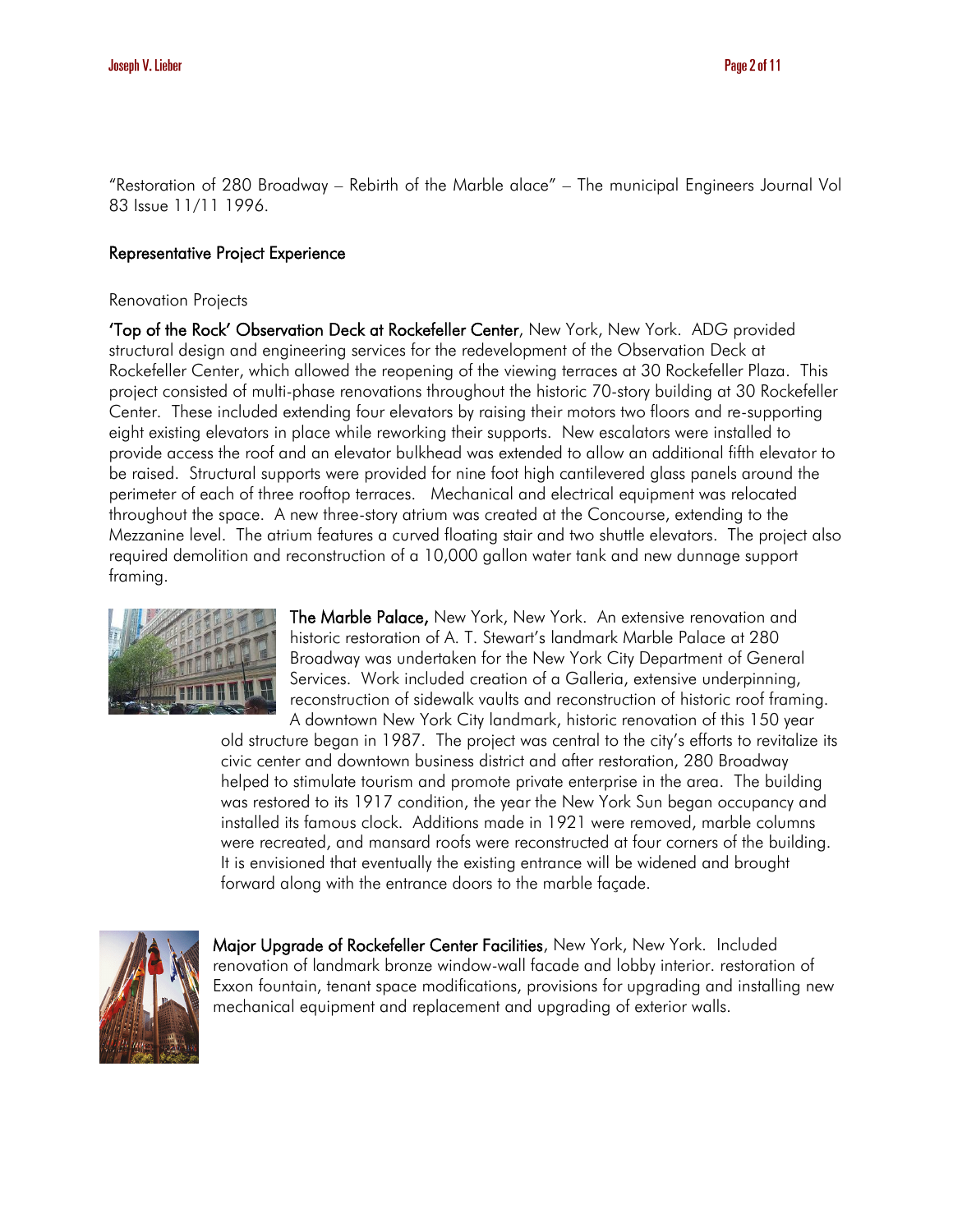Alterations at the Chrysler Building, New York, New York. ADG provided structural design and engineering services in support of various alterations, such as the closure of floor openings at the 6<sup>th</sup> Floor, closure of stairs at the 31st and the 53<sup>rd</sup> Floors and stair removal at the 65<sup>th</sup> level of the Chrysler Building at 405 Lexington Avenue in New York City.

Alterations for a New Studio for NBC, New York, New York. ADG provided structural engineering services to install new computer equipment and UPS equipment for a Studio built on the 9<sup>th</sup> Floor at 30 Rockefeller Plaza.

CNN Studio, New York, New York. The new CNN Studio at 1271 Avenue of the Americas in New York City posed a unique challenge for ADG Engineers. Studio space requirements dictated the removal of an existing column at the Ground Floor of an 8-story building. A standard transfer system was not possible without overloading the adjacent columns and their footings. Remedial reinforcement work at the floor below was also not possible, due to the presence of critical equipment serving an adjacent 48-story office tower. Any disruption at all to the mechanical systems on the floor below was not acceptable. Engineers at ADG developed a unique double-transfer system to resolve these issues. The upper column is picked up at the Second Floor framing and the load is transferred via two end posts to a second set of transfer girders underneath the First Floor that returns all the load back to the original column below.

Fit-up Alterations for Dance Space Center, New York, New York. 280 Broadway, New York, NY ADG designed alterations to 40,000 sq ft of existing 160-year-old landmark building at 280 Broadway in downtown New York City for a Tenant. The Project involved removal of load bearing masonry walls in several locations, removal of structural piers, new stair openings and structural reinforcement. Dance Space Center (DSC) later planned to renovate the Second Floor of the building to serve as a dance studio. Architectural plans for the project indicated a number of sensitive structural engineering tasks such as creation of a 4-ft. wide door opening through an existing load-bearing masonry wall north of the courtyard, creation of two 5-ft. wide door openings through existing load-bearing masonry walls and creation of an additional 8-ft. wide door opening through an existing load-bearing masonry wall. ADG was also called upon to create an opening through the Second Floor for a new stair adjacent to the existing Chambers Street entrance lobby and to design the installation of a suspended lighting grid over the stage area and prefabricated seating risers in the theater space.

Tony Award Preparations at the Beacon Theater, New York, New York. When the Beacon Theater planned to host the Tony Awards within its facility in 2011, project plans called for for the installation of rigging, stage sets, lighting equipment, etc in accordance with the requirements of the design team of the Tony Awards. Axis Design Group International, LLC has provided structural engineering services to review the proposed rigging installation for the Tony Awards, including the attachments and support framing provided by the basic structural frame of the building. There were no existing structural drawings for the theater portion of the building.

Cirque du Soleil Preparations at Radio City Music Hall, New York, New York. Radio City Productions sponsored Cirque De Soleil during 2011 at Radio City Music Hall in Manhattan. Project plans were developed by Cirque De Soleil and their design team. ADG reviewed the proposed installation and undertook the following tasks: review of plans proposed by Cirque De Soleil, attendance at meetings,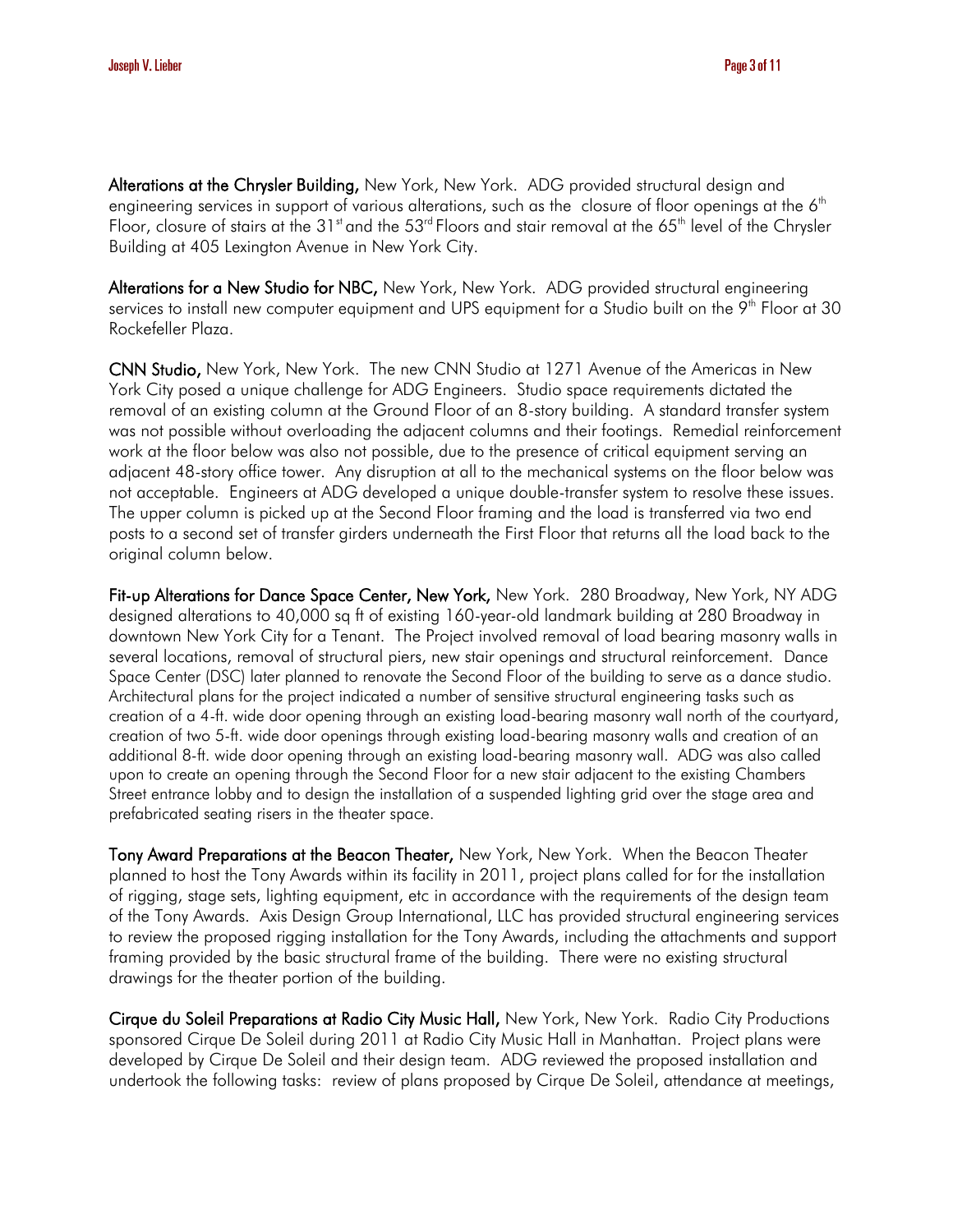site inspections of installations by Cirque De Soleil, review of loads and calculations prepared by Cirque De Soleil and provision of documents pertaining to Radio City Music Hall to Cirque De Soleil.

Commercial Facilities

111 First Street, New York, NY – This project consisted of reviewing reports associated with the ongoing legal matter concerning extending tenancy in the building complex, conducting a visit to the building complex to examine its condition, preparing a report of ADG's findings and providing expert testimony concerning the matter.

The HUB, Bronx York, NY - The project comprises two separate elements - a derelict municipal parking garage on the site has already been assessed for structural integrity and will be completely renovated in the course of the project. Adjoining the parking garage, a new pile-supported building will be home to a warehouse-style retailer and office space for New York City government agencies will be provided on the Second Floor.

32-34 Broad Street, Red bank, NJ - The project consisted of design of structural alterations to the building to add 1,800 sq. ft. of new fourth floor construction on top of the three-story portion of the building. The existing building consisted of 15,000 sq. ft. of floor space above grade on three floors, plus a full cellar. It was originally built about 1900, and was expanded and altered in several building campaigns, resulting in portions of the building with three stories, one story, and two stories.

Al Burj, Dubai, United Arab Emirates. The structural form of Al Burj has evolved from the structure of the bamboo plant. The tower's footprint is composed of three triangular shapes with curvilinear sides and a hollow circular interior. The stiff exterior shell with the hollow core results in an extremely efficient structural system. The building will house 724 apartments, each having a floor area ranging from 300 square-meter (3000 square feet) simplexes to 600 square-meter (6,000 square feet) triplexes with individual swimming pools. In addition to the residential portion of the building, an observation deck is planned at one of the top floors.

Americas Tower, New York, New York. New 50-story high-rise building for Americas Tower Partners. This office building contained approximately 1,000,000 gross square feet above grade. Additionally, there were below-grade levels containing 150 parking spaces.

CNBC NOC Project - Englewood Cliffs, NJ- The project included design of structural reinforcement for the support of the files proposed for installation in an area approximately 40 ft. by 40 ft. involving two full building bays, and will be installed over a 12-inch high raised floor.

CNBC NOC Project – Englewood Cliffs, NJ -The project consisted of design of a concrete foundation and pad for the support four 9.3meter diameter antennae dishes on a knoll behind the building.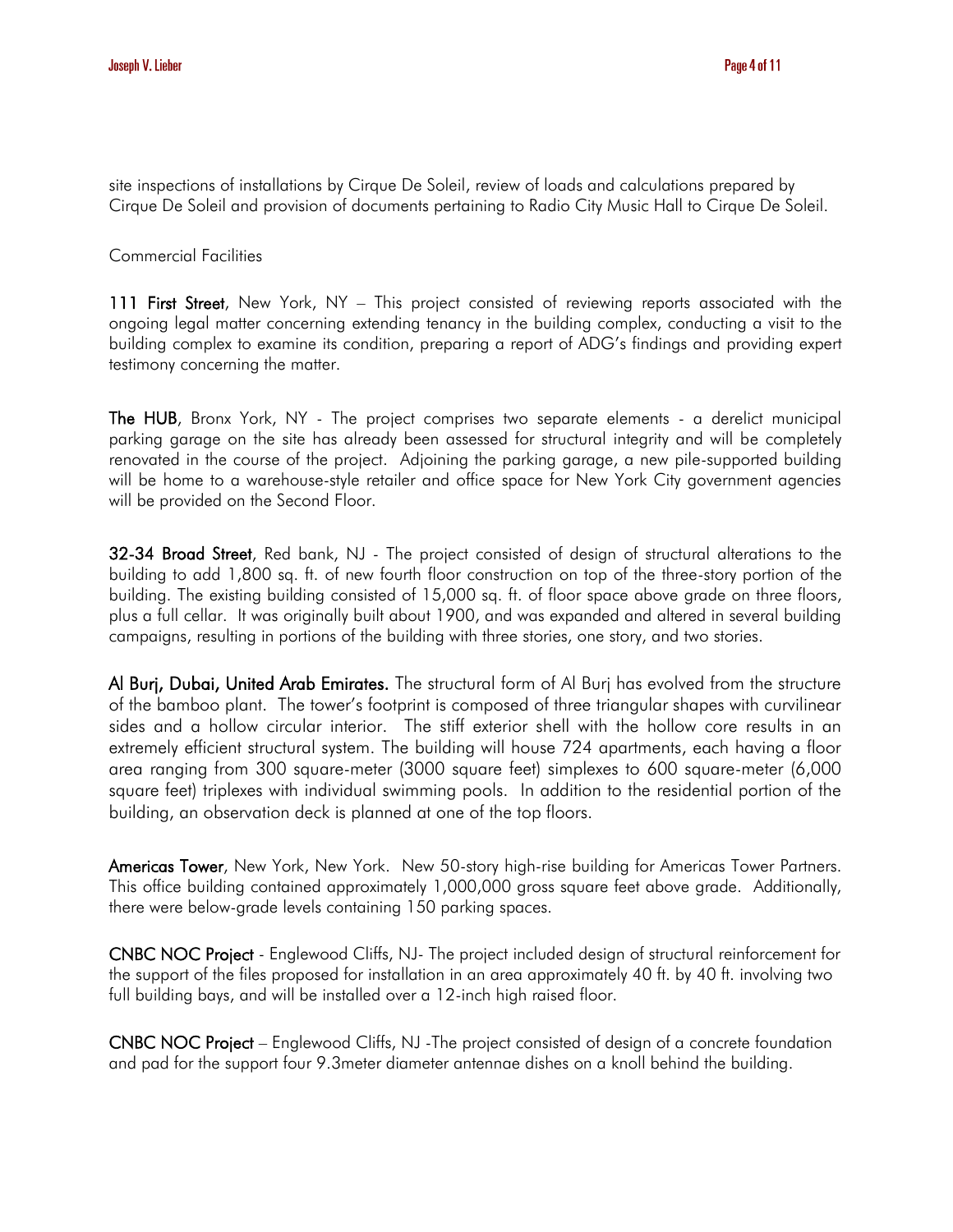Sonnenschein Nath and Rosenthal, New York, NY - Renovating facilities at 1221 Avenue of the Americas, NY. Evaluate structural capacity of existing floor construction of C-1 level for support of high-density files weighing 161 psf., structural capacity of existing floor construction of C-1 level for support of files with fixed (non-moving) shelving, suitability of existing concrete fill for potential structural application. Design structural reinforcement for C-1 level floor to support proposed highdensity files.

NBC Emergency Generator Replacement Study, New York, NY - Performing a due diligence study of the structural requirements of the project, of replacing two 1600kW emergency generators on the 12th floor roof of the building at 30 Rockefeller Plaza.



280 Broadway, New York, New York. Extensive renovation and historic restoration of A.T. Stewart's landmark Marble Palace for New York City's Department of General Services, including creation of a galleria, extensive underpinning, reconstruction of sidewalk vaults and reconstruction of historic roof framing.

One Mellon Bank Center (Dravo Building), Pittsburgh, Pennsylvania. 54-story, 1.7 million gross square foot office building for United States Steel Realty Corporation (\$130,000,000).

101 Federal Street, Boston, Massachusetts. 32-story office building for Himmel/MKDG that connected to an existing 12-story office building, requiring matching floor to floor heights.

The Winter Garden at The World Financial Center, Battery Park City, New York. Four-story, U-shaped building which had a base with a 110 foot by 192 foot arched skylight roof structure, comparable to Grand Central Terminal. The Winter Garden was connected to World Financial Center Buildings B and C and to the World Trade Center by a pedestrian bridge.

Continental Center, New York, New York. 42-story, 1.2 million gross square foot office tower adjacent to the South Street Seaport in New York City (\$75,000,000).

Tampa City Center, Tampa, Florida. Quad Block Development of General Telephone and Electronics. The four city block development encompassed two 40-story high-rise office buildings and a 500-room Hyatt Regency Hotel. (\$170,000,000)

Liberty Center, Pittsburgh, Pennsylvania. A new urban project which consisted of a 619-room hotel, a 25-story office building and underground parking for 600 cars.

Battery Park City Commercial Development, New York, New York. New project in Lower Manhattan for Olympia & York which contained 4,000,000 gross square feet in two buildings, one 40-stories and one 50-stories high. (\$1-billion)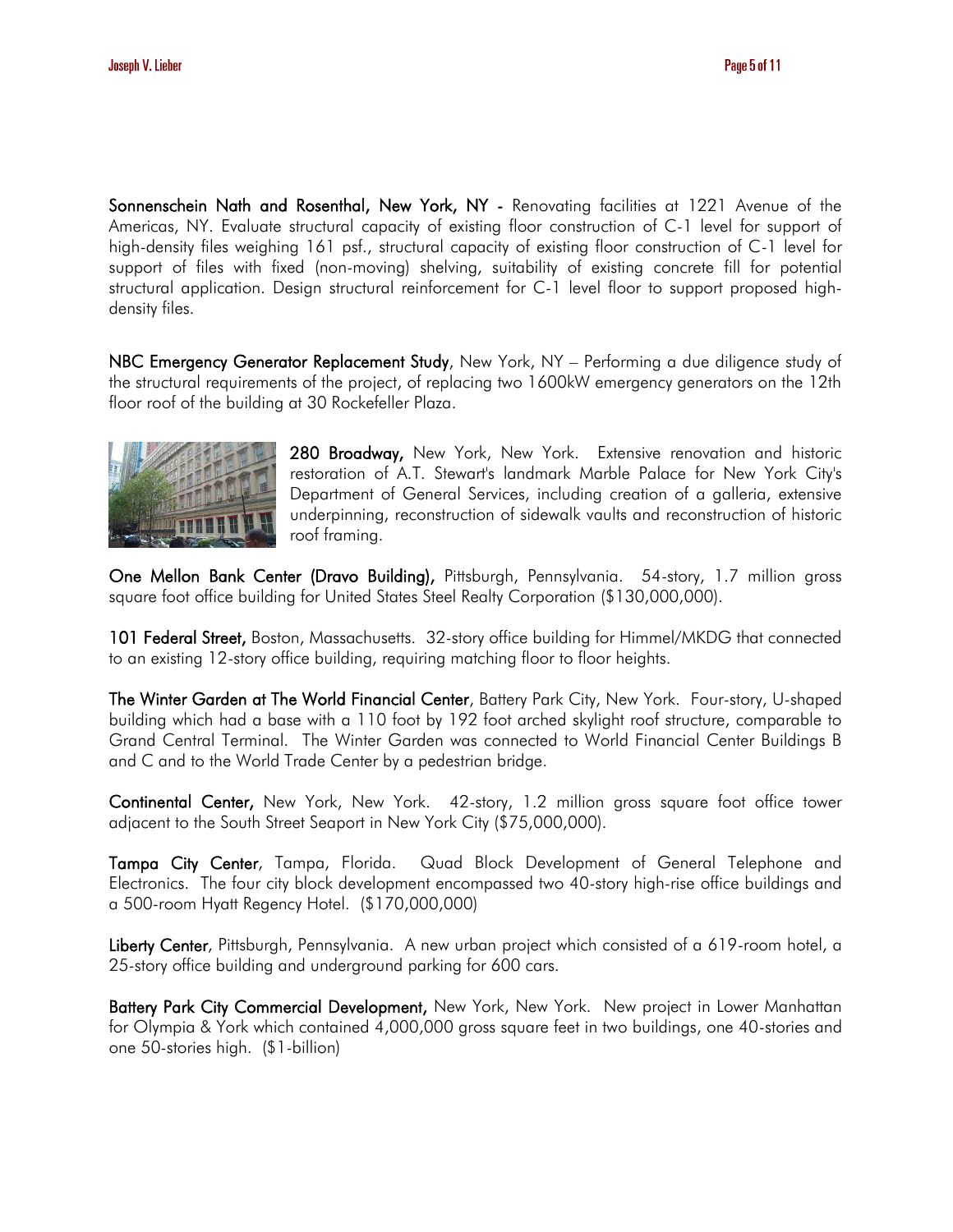The Northwestern Atrium Center, Chicago, Illinois. The project consisted of a 40-story office building containing 1,700,000 gross square feet above the commuter train terminal, two atria, pedestrian bridge renovation and renovation of the existing train shed and platforms. (\$97,000,000)

Flushing Residential Towers, Flushing, New York. Two 19-story residential towers over retail and parking areas.

Office Addition to the Chicago Board of Trade Building, Chicago, Illinois. 23-story, 500,000 gross square foot structure. (\$60,000,000)

### Exterior Envelop

15 West 47<sup>th</sup> Street, New York, NY - Managing rehabilitation of building façade rehabilitation program, including inspection and design of repairs for structural steel framing.

1384 Broadway, New York, NY – Designed reinforcement for the damaged structural framing as part of an exterior envelope rehabilitation program.

1776 Broadway, Local Law 11 Investigation, New York, NY – Performed Critical Examination of Exterior Appurtenances pursuant to Local Law 11 of the Administrative Code of The City of New York.

22 West 48th Street, New York, NY – Managing rehabilitation of building façade rehabilitation program, including inspection and design of repairs for structural steel framing.

387 Park Avenue South Condition Survey, New York, NY - Conducted a visual due diligence condition survey on structural framing of the building at 387 Park Avenue South, New York, NY.

237 Park Avenue Façade Investigation, New York, NY - Performed an investigation of the façade of the building at 237 Park Avenue to evaluate the origins of deterioration, and designed repairs to correct the deterioration and its underlying causes.

#### Residential Facilities

18 Market Street, New York, NY – This project consisted of the design of a new 66 feet by 100 feet three story residential building. The new residential building was to be constructed of load-bearing cold-formed steel framing and a complete reconstruction of an existing 33 feet by 80 feet three story industrial building.

240-242 Adelphi Street, Brooklyn, New York - This project consisted of a new 10 story, 50 feet residential building with a cellar. The building is 65 feet long at its base, and steps back to 55 feet deep above the second floor. The building is built on an open site 50 feet wide by 100 feet deep. The building is divided into two separate properties; however, it is structurally a single structure.

25 Great Jones Street, New York, NY – The project consisted of two separate new additions to the existing building. The new building has a will ten double height floors with an intermediate mezzanine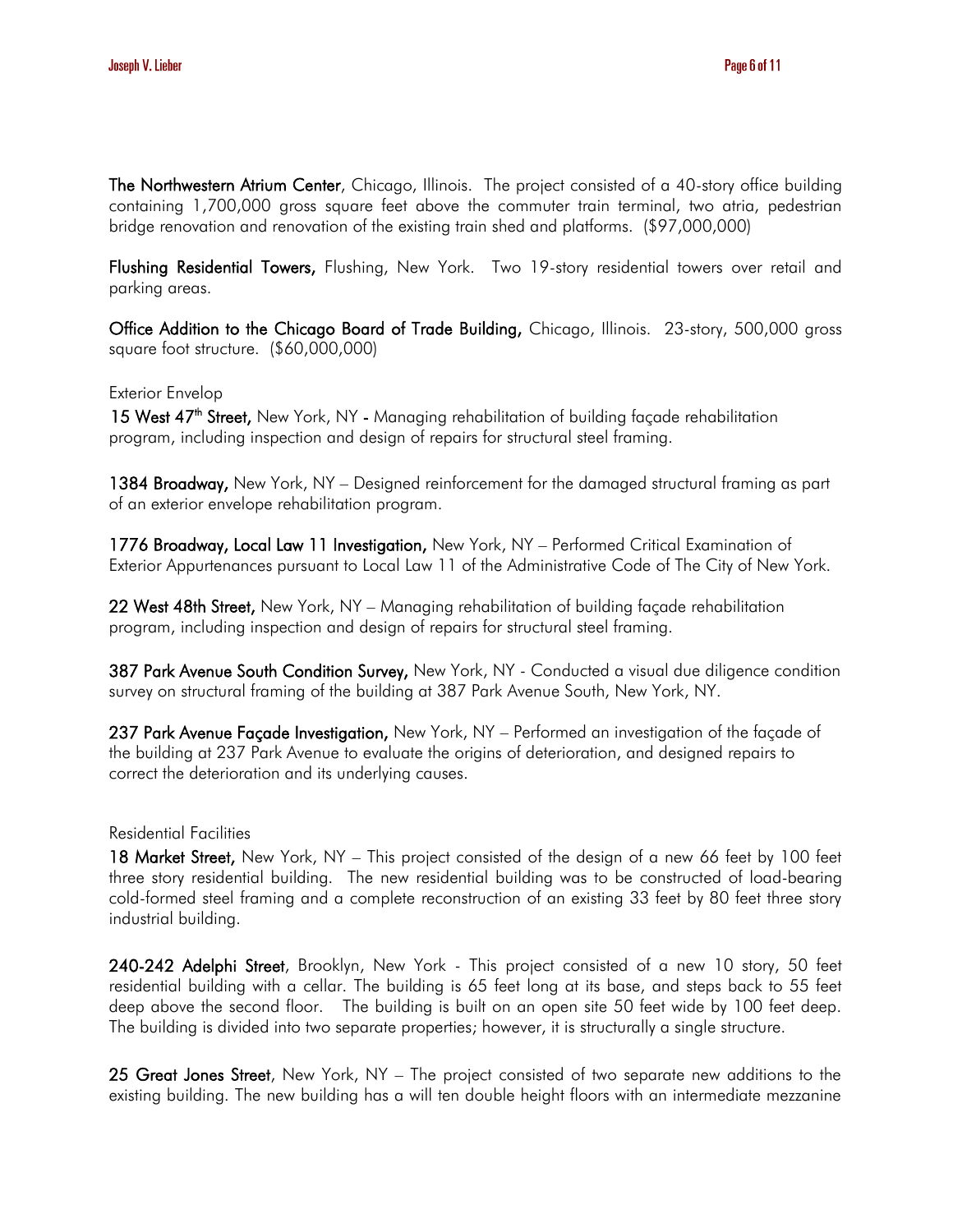level at each floor. It will have a gross area of 16,500 square feet. The other building also has ten floors and a gross area of approximately 16,500 sq. ft.

110 Third Avenue, New York, NY - The proposed development of a 5,000 square feet site consists of a 21-story residential tower with 7,000 square feet of gross floor area, a 5,000 square foot cellar, a bulkhead, and two setbacks.

351-353 21<sup>st</sup> Street, Brooklyn, NY - The project consisted of primarily a three level addition to be built on top of an existing building. The existing building consisted of a three story residential building with a basement on a 20-foot by 60-foot footprint.

# Judicial Facilities

Appellate Court Building, Brooklyn, New York. Condition Survey of former Appellate Court building for the Police Athletic League.

# Waterfront Projects

Long Wharf Condominiums, New Haven, Connecticut. Evaluation of damage to harbor promenade.

### **Hospitals**

New York Hospital Expansion, New York, New York. Project consisted of the addition of 800,000 GSF of new construction and major renovations of the existing hospital. The new building included a 12-story air-rights structure spanning the FDR Drive.



New York Hospital Medical Center of Queens, Queens, New York: A \$26 million ancillary addition to the existing facility formerly known as Booth Memorial Hospital. Project included new cardiac catheterization unit addition, new heater/chiller plant, new west addition to the ancillary building and new two-story pediatric emergency room building.

St. Joseph Mercy Hospital, Ann Arbor, Michigan. \$41.7 million project contained 643,000 GSF of space and 570 beds. The facility was a completely new General Hospital and contained specialty clinics for Hemodialysis, Alcohol Therapy and Oncology.

Provident Hospital, Chicago, Illinois. (\$30,000,000)

Jackson Heights Hospital, Jackson Heights, New York. Alterations and renovation.

Southside Hospital, Chicago, Illinois. Alterations and renovations to the Northwest Wing and the Gulden Wing.

Sisters of Mercy Hospital, Altoona, Pennsylvania. Project consisted of an \$8,000,000 general care addition to the existing facility.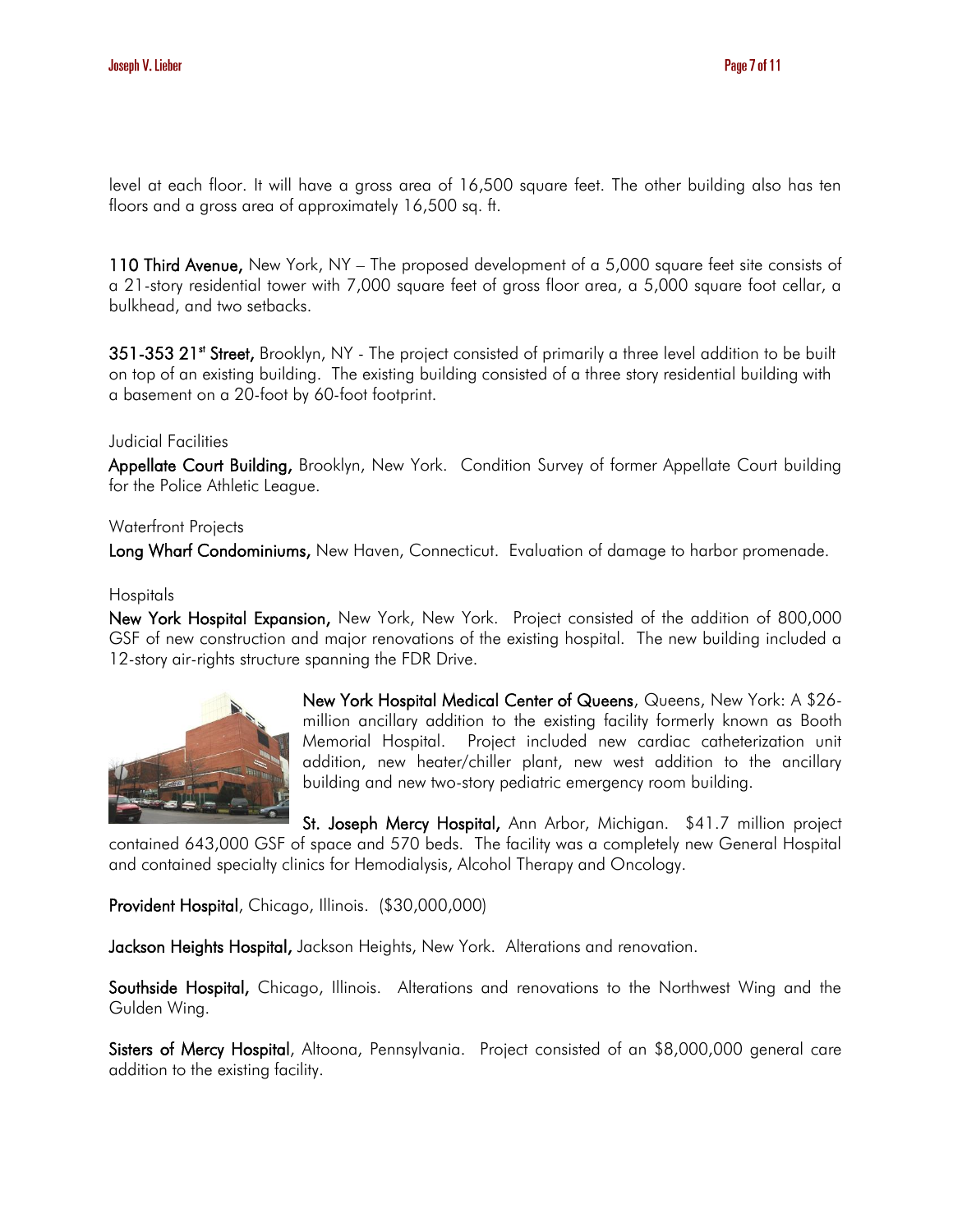Rosary Hill Home, Hawthorne, New York. Convent and patient care facility for the terminally ill. (\$12million)

#### Educational Facilities



Manhattan College, Riverdale, New York. New dormitory building which consisting of approximately 7 to 12 levels containing 150,000 SF.

Hostos Community College, Bronx, New York. Alteration and rehabilitation of building containing classrooms and office space, including a new brick facade.

Borough of Manhattan Community College, New York, New York. Extensive additions of catwalks for access to mechanical/electrical equipment.



College of Staten Island, Willowbrook, New York. Design of a new gymnasium, pool, basketball, squash courts and day-care center. Project also included renovation of existing buildings for use as garage, maintenance and warehouse.

Hotel

Bally's Park Place Hotel and Casino, Atlantic City, New Jersey. Design of the new 750-room, \$214-million hotel and casino entertainment complex.

Harrah's Holiday Inn Hotel/Casino, Atlantic City, New Jersey. Design of the new \$85-million hotel and casino.

Liberty Center, Pittsburgh, Pennsylvania. The project consists of a 619-room hotel, 25-story office building and underground parking for 600 cars.

Renovation of The Bellevue (formerly the Bellevue Stratford Hotel), Philadelphia, Pennsylvania for Richard I. Rubin & Company. The project consists of the conversion of the landmark hotel to a mixed-use project containing approximately 150,000 SF of retail space, 250,000-SF of leasable office space, a luxury hotel and two atria.

### Parking Facilities

Lakeview Parking Garage, Harlem, New York. Condition survey and major rehabilitation of the reinforced, concrete two-level garage for Grenadier Realty Co. Project included preparation of a maintenance program (\$1,000,000).

Buena Vista Parking Garage, Yonkers, New York. Condition survey and major rehabilitation of the 3level garage. Project included preparation of a maintenance program. (\$1,000,000)

### Bridges

Two bridges for the Battery Park City Commercial Development. The 420-ft. long North Bridge has a main span of 280 feet across the Westside Highway and involved extensive renovations to the Custom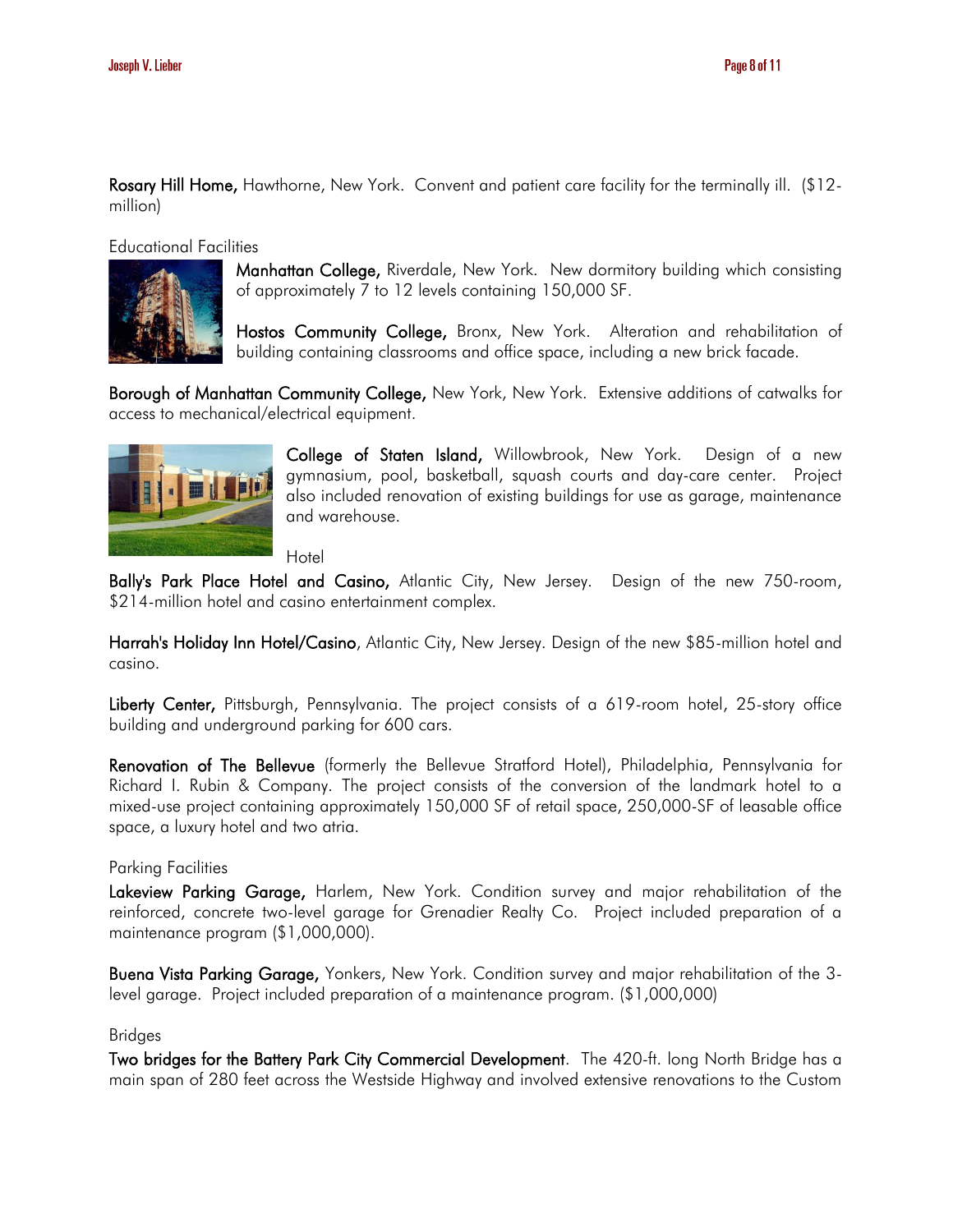House at the World Trade Center. The 340-ft. long South Bridge has a main span of 220 feet across the Westside Highway.

Entertainment Facilities

Major renovation of the former 4-story Fox Movietone Studios for the Sony Music Studio in NYC. The project includes 2 sound stages, 16 audio recording production rooms, 4 video editing rooms, a television control room, 2 rehearsal rooms, 4 songwriters' offices and an audio video library and archive (\$40,000,000).

Major renovation of Radio City Music Hall, New York, New York, including support for theater equipment, HVAC upgrade and animated marquee figures.

Renovations to NBC Studios, New York, New York, including the new Today Show set.

### Condition Surveys

PATH Tunnels at Exchange Place, Jersey City, New Jersey. Involves the construction of a new interlocking between five existing tracks. Project includes the design of new tunnel structures and survey of existing low and high rise buildings.

Rockefeller Center Complex, New York, New York. Performed due diligence and structural condition survey of all buildings between  $5<sup>th</sup>$  and  $6<sup>th</sup>$  Avenue that comprise the landmark complex.

New York Hospital Medical Center of Queens, Queens, New York. Condition survey of entire complex, consisting of 9 existing buildings.

World Trade Center Disaster, New York, New York. Immediate damage assessment of buildings in the collapse area, assistance with demolition and temporary stabilization procedures, design of grillages and analysis of existing structures to support construction equipment, coordination of the survey monitoring of existing damaged structures, and inspection of hundreds of buildings in the area surrounding the collapse site.

Hudson Street Complex (previously General Foods), Hoboken, New Jersey. Feasibility study and condition survey of existing buildings.

1290 Avenue of the Americas, New York, New York. Performed structural condition survey.

Colgate-Palmolive Complex, Jersey City, New Jersey. Due dilligence visual survey of 7 buildings in the complex.

Lakeview Parking Garage, Harlem, New York. Condition survey and major rehabilitation of the reinforced, concrete two-level garage for Grenadier Realty Co. Project included preparation of a maintenance program (\$1,000,000).

Buena Vista Parking Garage, Yonkers, New York. Condition survey and major rehabilitation of the 3 level garage. Project included preparation of a maintenance program. (\$1,000,000)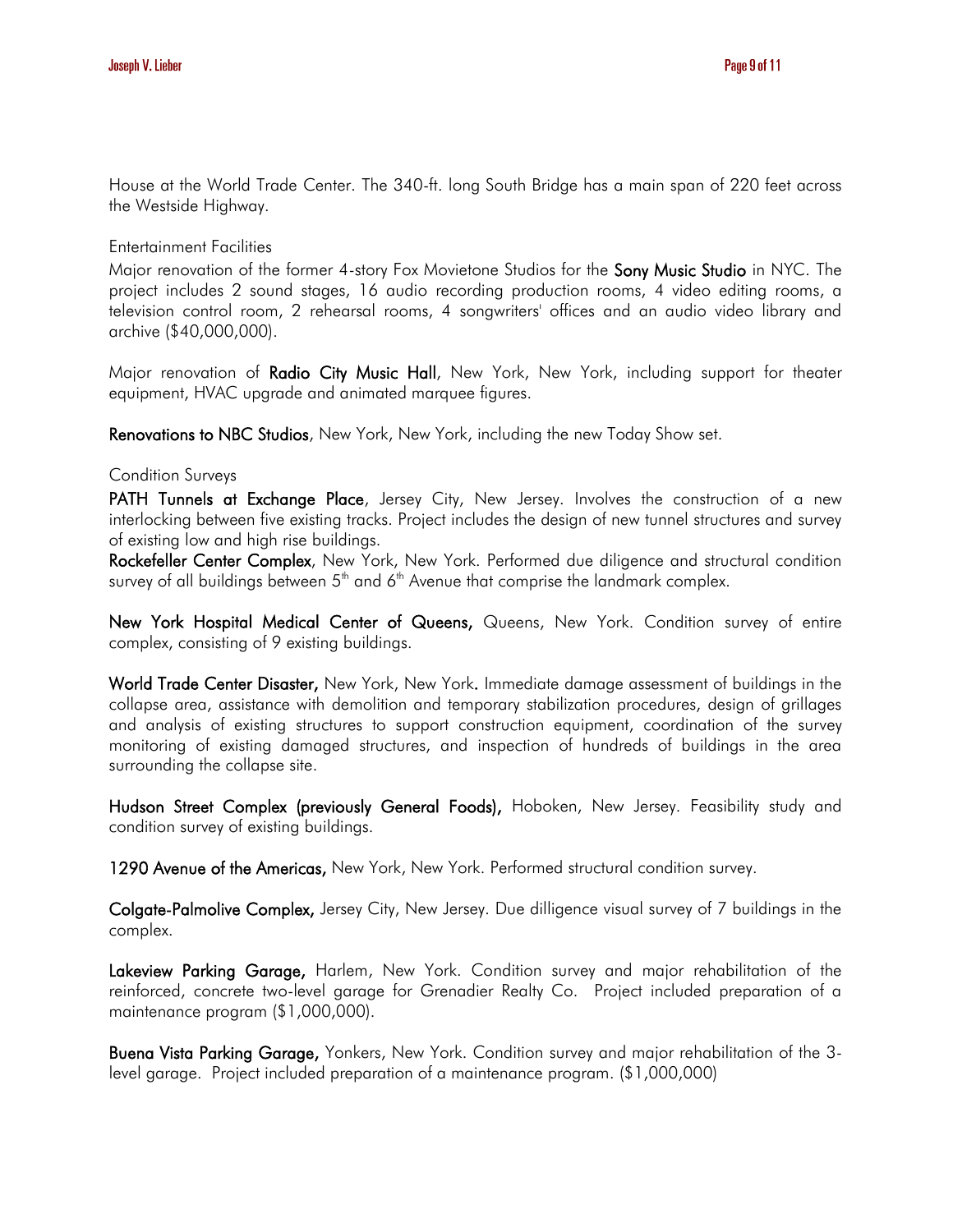1776 Broadway, New York, New York. Performed structural assessment of existing 20-story building.

Prudential Complex, Horsham, Pennsylvania. Conducted structural survey of four office buildings.

21 to 25 W. 14<sup>th</sup> Street, New York, New York. Performed structural condition survey of existing twostory structure.

AT&T Building (now SONY), New York, New York. Performed due diligence for existing commercial building.

### Utility Projects

Con Edison at various locations-Performed structural engineering services for Con Edison at Mott Haven, 230 Park Avenue, New York, NY, West 59th Street, New York, NY.

# Transportation/Aviation Facilities

East Side Access, New York, New York. Project connected the LIRR to Grand Central Station and increased LIRR's capacity into Manhattan by 45%. It used the lower level of the existing 63rd Street tunnel and had connections to LIRR's Main Line and Port Washington branch. The project also included a new commuter rail station in Sunnyside, Queens. Engineering work included the analysis of 14 existing private buildings over the site and design of all superstructures in Manhattan, including service buildings, cooling towers, ventilation buildings, loading docks, etc. Included special consulting services for all column transfers and design of schematic concepts for tunnel platforms.

PATH Tunnels at Exchange Place, Jersey City, New Jersey. Involves the construction of a new interlocking between five existing tracks. Project includes the design of new tunnel structures and survey of existing low- and high-rise buildings.

St. George Intermodal Ferry Terminal, Staten Island, New York. This project includes the rehabilitation of the existing waiting room, concourses and the expansion of the NYCDOT facility space and utility upgrades. Major highlight is the new arch structures about 80 ft. in height and 300 ft. in length, spanning over the new and north building and new maintenance facility.

34th Street - Herald Square Subway Complex Station, New York, New York. In-depth structural inspection, design and construction support for the \$60-million modernization and expansion of Complex which includes the IND, BMT and PATH Stations. The project included tunnel repairs, stair relocations and temporary bracing of streets and portions of the subway station during the construction of new elevators, escalators and ramps.

Brighton Beach Line, New York, New York. Structural inspection and rehabilitation of 6 stations along the Brighton Beach Line for the New York City Transit Authority. The \$28-million project includes two elevated rail viaducts and four road bridges.

METRA, Chicago, Illinois. Project included replacement of the existing train shed structure of approximately 239,000 SF. The new structure was designed to accommodate the elimination of every